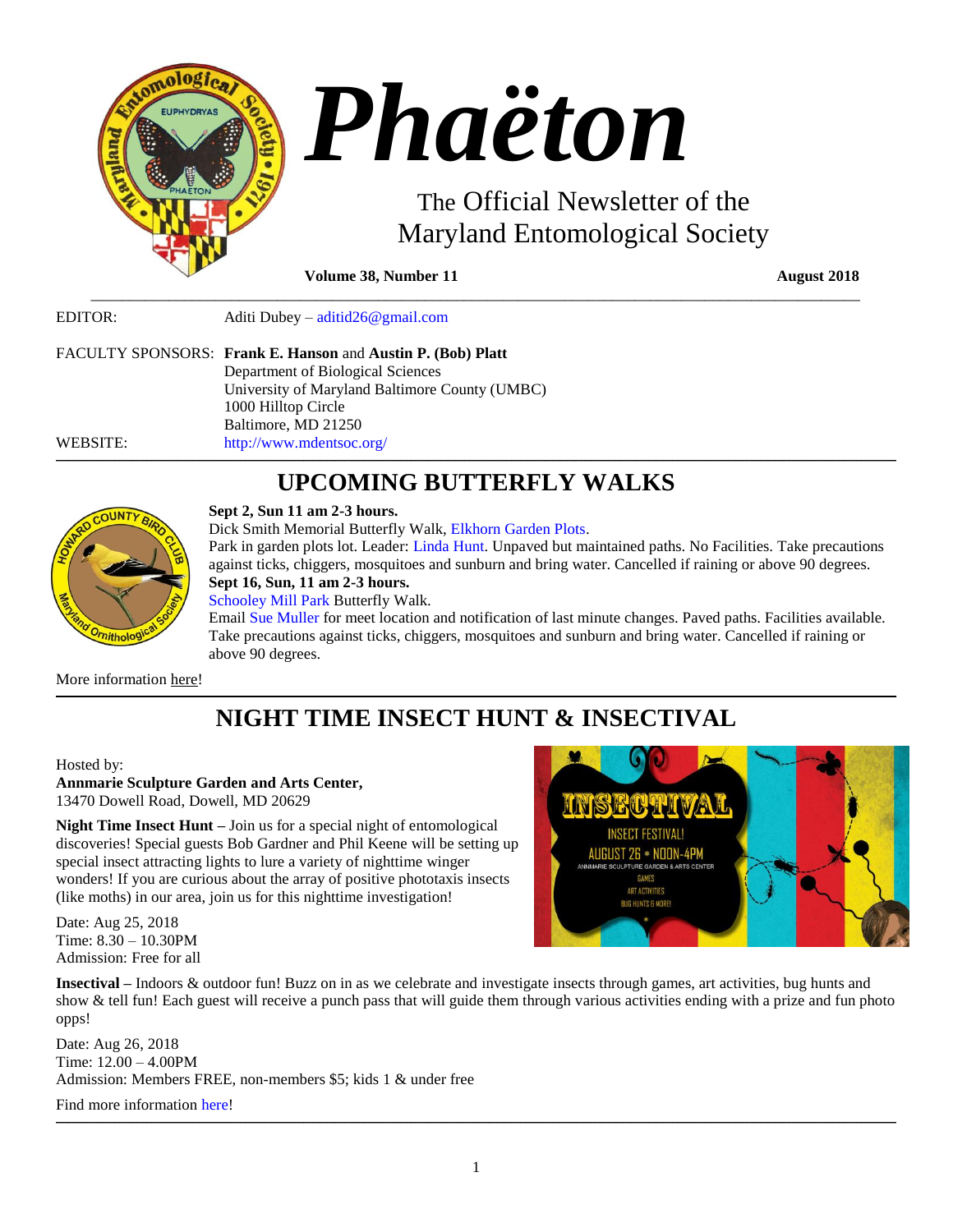Congratulations to MES member Harold Harlan on his upcoming book!

#### **Guide to Venomous and Medically Important Invertebrates**

**\_\_\_\_\_\_\_\_\_\_\_\_\_\_\_\_\_\_\_\_\_\_\_\_\_\_\_\_\_\_\_\_\_\_\_\_\_\_\_\_\_\_\_\_\_\_\_\_\_\_\_\_\_\_\_\_\_\_\_\_\_\_\_\_\_\_\_\_\_\_\_\_\_\_\_\_\_\_\_\_\_\_\_\_\_\_\_\_\_\_\_\_\_\_\_\_\_\_\_\_\_\_\_\_\_\_\_\_\_\_\_\_\_\_\_\_\_\_\_\_\_\_\_\_\_\_\_\_\_\_\_\_\_\_\_\_\_\_\_\_\_\_\_\_\_\_\_\_\_\_\_\_\_\_\_\_\_\_\_\_\_\_\_\_\_\_\_\_**

(Release date: Nov 30, 2018)

#### **\_\_\_\_\_\_\_\_\_\_\_\_\_\_\_\_\_\_\_\_\_\_\_\_\_\_\_\_\_\_\_\_\_\_\_\_\_\_\_\_\_\_\_\_\_\_\_\_\_\_\_\_\_\_\_\_\_\_\_\_\_\_\_\_\_\_\_\_\_\_\_\_\_\_\_\_\_\_\_\_\_\_\_\_\_\_\_\_\_\_\_\_\_\_\_\_\_\_\_\_\_\_\_\_\_\_\_\_\_\_\_\_\_\_\_\_\_\_\_\_\_\_\_\_\_\_\_\_\_\_\_\_\_\_\_\_\_\_\_\_\_\_\_\_\_\_\_\_\_\_\_\_\_\_\_\_\_\_\_\_\_\_\_\_\_\_\_\_ WELCOME TO NEW MEMBERS**

MES welcomes the following new members to the Society:

**André Francoeur – Saguenay, Québec, Canada**

#### **HONORING MEMBER DONORS**

MES wishes to honor the following members who made charitable donations along with their recent membership renewals. These donations help with the printing and mailing of *The Maryland Entomologist*.

#### **Floyd W. Shockley**

## **FIRST CONFIRMED LONGHORN TICK FOUND IN MARYLAND**

*State Urges Marylanders to take Precautions to Protect Livestock, Pets, and Humans*



**ANNAPOLIS, MD (August 7, 2018)** – A National

Veterinary Services Laboratory test has confirmed the presence of the **Haemaphysalis longicornis** tick, also known as the East Asian tick, the longhorned tick, and the bush tick, in Maryland. This is the first confirmed sighting of this tick species in the state. The longhorned tick was found on a white-tailed deer in Washington County and was confirmed on Friday, July 27.

The state's Departments of Agriculture, Health, and Natural Resources are working together to inform the public about this new, invasive species and to urge Marylanders to take the necessary precautions to protect livestock, pets, and family members, and report any unusual ticks or a high concentration of tick bites to the [University of Maryland's Assistant](https://phpa.health.maryland.gov/OIDEOR/CZVBD/Pages/Tick-Identification.aspx)  [Professor of Entomology Dr. Megan Fritz.](https://phpa.health.maryland.gov/OIDEOR/CZVBD/Pages/Tick-Identification.aspx)

"In order to keep livestock and pets safe, we encourage owners to check their animals for a high concentration of tick bites or abnormal ticks," said the Maryland Department of Agriculture's State Veterinarian Dr. Michael Radebaugh. "This species of ticks are known to cling to hosts in high numbers. If too many of these ticks attach themselves to an

animal, it could cause stunted growth, decreased production, major blood loss, and has the potential to spread diseases." Currently, the longhorned tick has been found in eight states — New Jersey, West Virginia, Virginia, Arkansas, North Carolina, New York, Pennsylvania and now Maryland. As of now, the longhorned ticks found in the United States including the tick confirmed in Maryland — have not been found to carry infectious pathogens. This invasive species is known to carry several diseases in their natural habitats. "The discovery of the longhorn tick in Maryland reinforces the need of residents to practice tick prevention methods," said Maryland Department of Health Public Health Services Deputy Secretary Dr. Howard Haft. "Avoiding wooded and brushy areas, wearing long pants and long sleeves, using repellent, and performing tick checks after being outside will all help prevent tickborne diseases." This tick species is non-native to the area and is easily

mistaken for other common ticks found in Maryland. Hard to see with the naked eye, the brown-colored tick has distinctive "horns" that can be viewed under a microscope. This species has the ability to reproduce asexually and can lay anywhere from 800-2,000 eggs after feeding on a host. The longhorned tick also feeds on a large variety of hosts, such as livestock, poultry, wild birds, pets, small mammals and humans. Ticks are usually found in tall grasses, meadows, pastures and wooded areas. Protect yourself, your family, livestock and pets from tick bites by following the below recommendations from the Centers for Disease Control and Prevention (CDC):

1. Avoid wooded and brushy areas with high grass and leaf litter. **[\(CDC\)](https://www.cdc.gov/ticks/avoid/on_people.html)**

2. Use EPA registered insect repellents containing DEET, picaridin, IR3535, Oil of Lemon Eucalyptus (OLE), paramenthane-diol (PMD), or 2-undecanone. **[\(CDC\)](https://www.cdc.gov/ncezid/dvbd/about/prevent-bites.html)**

3. Wear long sleeved shirts and long pants. Treat items like boots, pants, socks and tents with permethrin or buy permethrin-treated clothing and gear. **[\(CDC\)](https://www.cdc.gov/ncezid/dvbd/about/prevent-bites.html)**

If you find a suspected longhorned tick on you, your livestock, or your pet, please fill out a [tick identification form.](http://mda.maryland.gov/plants-pests/Documents/Tick-Identification-Form.pdf)

Information regarding shipping instructions and where to send the specimen is on the form.

For more information about the longhorned tick and its impact on animal health, please contact the Maryland Department of Agriculture's Animal Health program by phone 410-841-5810 or email [animalhealth.mda@maryland.gov.](mailto:animalhealth.mda@maryland.gov)

For information about the longhorned tick concerning human health, please contact the Center for Zoonotic and Vectorborne Diseases at the Maryland Department of Health by phone 410-767-5649 or email [mdh.czvbd@maryland.gov.](mailto:mdh.czvbd@maryland.gov) **\_\_\_\_\_\_\_\_\_\_\_\_\_\_\_\_\_\_\_\_\_\_\_\_\_\_\_\_\_\_\_\_\_\_\_\_\_\_\_\_\_\_\_\_\_\_\_\_\_\_\_\_\_\_\_\_\_\_\_\_\_\_\_\_\_\_\_\_\_\_\_\_\_\_\_\_\_\_\_\_\_\_\_\_\_\_\_\_\_\_\_\_\_\_\_\_\_\_\_\_\_\_\_\_\_\_\_\_\_\_\_\_\_\_\_\_\_\_\_\_\_\_\_\_\_\_\_\_\_\_\_\_\_\_\_\_\_\_\_\_\_\_\_\_\_\_\_\_\_\_\_\_\_\_\_\_\_\_\_\_\_\_\_\_\_\_\_\_**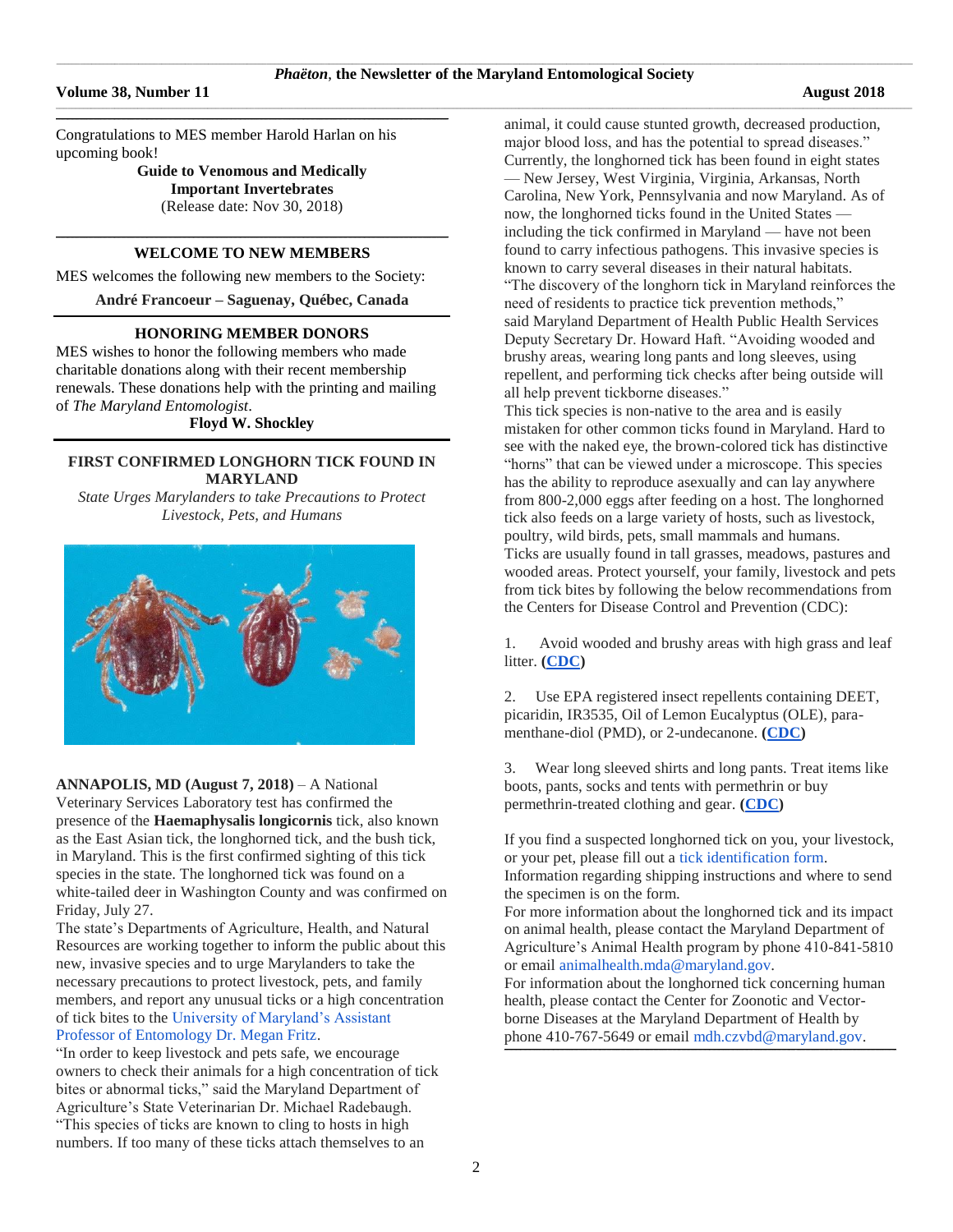## **Volume 38, Number 11** August 2018

### **Central Maryland Beekeepers Association**

Supporting and promoting beekeepers and the viability of honeybees in central Maryland

### **MEMBERS MEETINGS**

**Tue, 4 September 2018; 7:00 p.m.**  Speaker: TBD

**Tue, 2 October 2018; 7:00 p.m.** Speaker: TBD

**Tue, 6 November, 2018; 7:00 p.m.** Speaker: TBD

Members meetings are held at the Oregon Ridge Nature Center, 13555 Beaver Dam Road, Cockeysville, Maryland. Additional information can be found at:

[http://www.centralmarylandbees.org/meetings-3/membership](http://www.centralmarylandbees.org/meetings-3/membership-meeting-schedule/)[meeting-schedule/.](http://www.centralmarylandbees.org/meetings-3/membership-meeting-schedule/)

## **2018 ALL BUGS GOOD AND BAD WEBINAR SERIES**

This webinar series discusses troublesome insects such as invasive ants, landscape, vegetable and household pests, as well as beneficial insects such as native pollinators. Webinars are held on the first Friday of every month at 2PM EST.

### **Fri, 7 September 2018; 2:00 p.m.**

Topic: Winterizing Your Home To Keep Out Pests Speaker: Janet Hurley, Texas A&M AgriLife Extension

## **Fri, 5 October 2018; 2:00 p.m.**

Topic: Structural Misidentified Pests Speaker: Elizabeth 'Wizzie' Brown, Texas A&M AgriLife Extension

## **Fri, 2 November 2018; 2:00 p.m.**

Topic: Lice, Scabies and Mites Speaker: Nancy Hinkle, University of Georgia

**Fri, 1 December 2018; 2:00 p.m.** Topic: Pantry Pests Speaker: Dan Suiter, UGA Extension

Information about upcoming webinars and archives of previous recordings can be found at [http://articles.extension.org/pages/74590/2018-all-bugs-good](http://articles.extension.org/pages/74590/2018-all-bugs-good-and-bad-webinar-series)[and-bad-webinar-series.](http://articles.extension.org/pages/74590/2018-all-bugs-good-and-bad-webinar-series)**\_** 

## **THE COLEOPTERISTS SOCIETY'S YOUTH INCENTIVE AWARD**

This program by the Coleopterists Society encourages middle and high school aged children to pursue a research project involving Coleoptera and pair with a professional scientist mentor. Those selected get a small budget and money for equipment from Bioquip. This program is currently soliciting mentors to identify and nurture larval coleopterists in their local communities. This year, applciations are duy by November 1<sup>st</sup>. More information about the program and the

application form can be found [here.](http://www.coleopsoc.org/default.asp?Action=Show_SocietyInfo&ID=Youth)

#### **\_\_\_\_\_\_\_\_\_\_\_\_\_\_\_\_\_\_\_\_\_\_\_\_\_\_\_\_\_\_\_\_\_\_\_\_\_\_\_\_\_\_\_\_\_\_\_\_\_\_\_\_\_\_\_\_\_\_\_\_\_\_\_\_\_\_\_\_\_\_\_\_\_\_\_\_\_\_\_\_\_\_\_\_\_\_\_\_\_\_\_\_\_\_\_\_\_\_\_\_\_\_\_\_\_\_\_\_\_\_\_\_\_\_\_\_\_\_\_\_\_\_\_\_\_\_\_\_\_\_\_\_\_\_\_\_\_\_\_\_\_\_\_\_\_\_\_\_\_\_\_\_\_\_\_\_\_\_\_\_\_\_\_\_ DC/BALTIMORE CRICKET CRAWL**

## **24 August, 2018**

We have no measures, no census, no accounting of the status or health of the cricket and katydid part of the world. We have little understanding of anything but the general shape of their individual distributions. We know so very little, in fact, that new species are still being found under our noses in Eastern North America. Any survey of populations would therefore be a benefit, marking the health of an area and forming a foundation for future comparisons.

How to Do the Count:

- Go somewhere at night
- Listen for 1 minute
- Write down the kinds of crickets and katydids you heard
- Call, text, email or tweet your results!

Additional information can be found at: <http://www.discoverlife.org/cricket/DC/>

## **BALTIMORE CBP INTERCEPTS DESTRUCTIVE ASIAN GYPSY MOTH EGG MASSES ON VEHICLE CARRIER SHIP**

A U.S. Department of Agriculture (USDA) laboratory confirmed recently that four egg masses U.S. Customs and Border Protection (CBP) agriculture specialists discovered on a vehicle transport ship July 25 in Baltimore were the highly destructive Asian Gypsy Moth.



*CBP agriculture specialists discover Asian Gypsy Moth egg masses on a vehicle carrier in Baltimore July 25, 2018.*

During a routine inspection of the M/V Gaia Leader, CBP agriculture specialists encountered two egg masses and a dead adult moth near the gangway and two additional egg masses near the aft mooring station on the vehicle carrier. The vessel had made a port call in June to Japan, a high-risk AGM area.

CBP agriculture specialists removed the egg masses and treated the area. Agriculture specialists submitted the specimens to the USDA pest identifier who confirmed the egg masses as Asian Gypsy Moth (AGM).